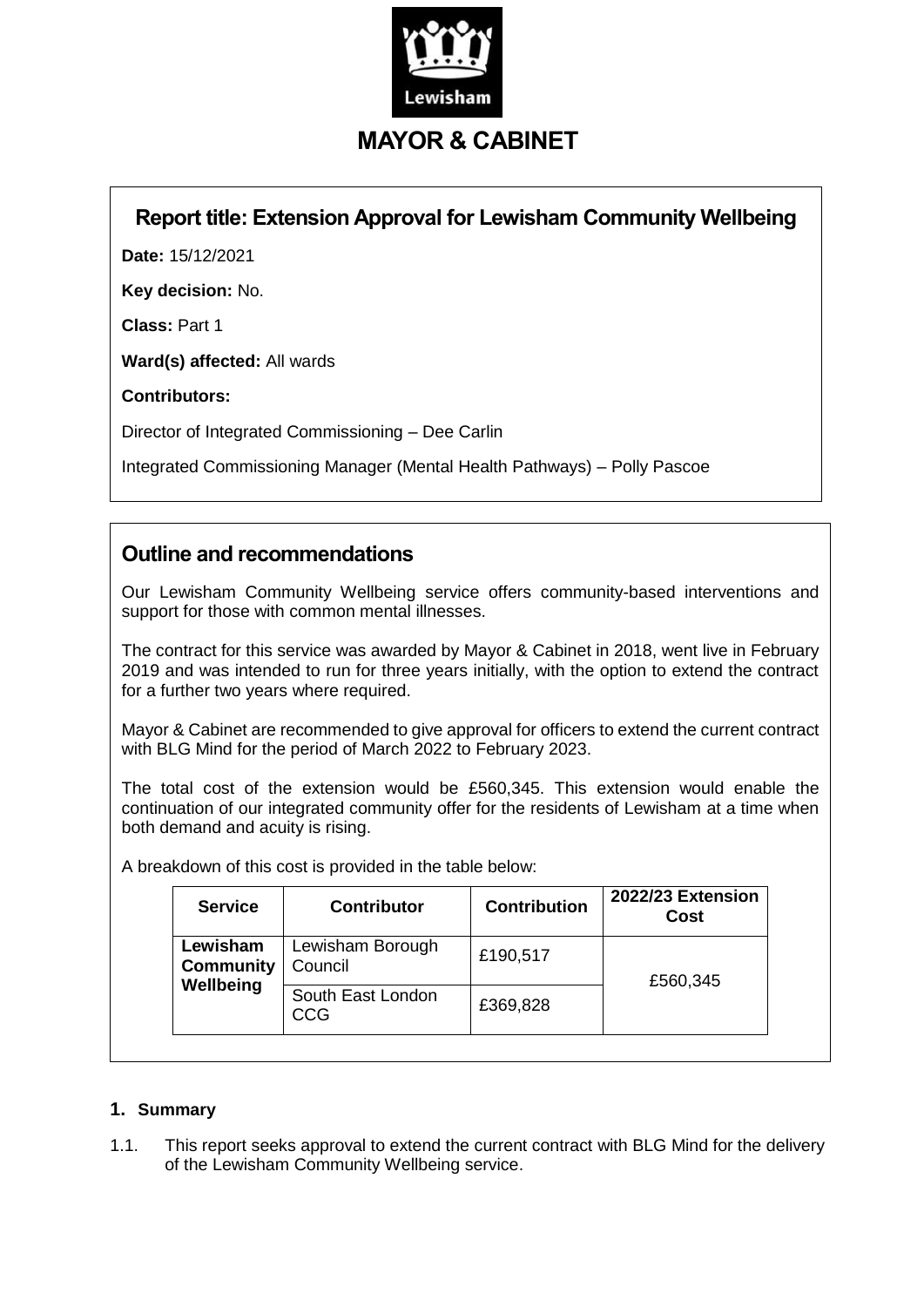- 1.2. Lewisham Community Wellbeing offers guidance, advice and support to help residents prevent or recover from episodes of mental ill health.
- 1.3. Funding for this service is managed by the Council, with majority costs claimed back from South East London Clinical Commissioning Group.
- 1.4. A three year contract with the option to extend for a total of 24 months was initially awarded by Mayor & Cabinet in 2018 and the contract has been in place since February 2019.
- 1.5. There have been no quality or delivery concerns throughout the life of the services and they have been remained an integral component of mental health provision during the COVID19 lockdown period.
- 1.6. A contract extension of 12 months is requested in order to ensure continuity of service as the borough manages the impact of COVID19 and related lockdowns on the emotional wellbeing of our residents.

#### **2. Recommendations**

2.1. Mayor and Cabinet are recommended to give approval for officers to extend the contract held with BLG Mind, for the delivery of the Lewisham Community Wellbeing service for the period of March 2022 to February 2023 at a cost of £560,345.

#### **3. Policy Context**

3.1. National statutes and policy guidance related to the council and CCGs duty to commissioned and/or provide the service are as follows;

#### **National**

- Mental Capacity Act 2005
- Mental Health Act 2007
- Care Act 2014
- No Health Without Mental Health
- NHS Long Term Plan
- Mental Health Forward View
- Advancing Mental Health Equalities Strategy
- Improving Access to Mental Health Services by 2020

#### Local

- Corporate Strategy 2018/22
- Lewisham Health and Wellbeing Strategy 2013/23
- Sustainable Community Strategy

#### **4. Lewisham Community Wellbeing**

- 4.1. Lewisham has a higher estimated rate of common mental illness amongst its working population (19.8%) than London and England (18.2% and 16.6% respectively)<sup>1</sup>. Lewisham Community Wellbeing offers support, advice and interventions to those experiencing poor mental health, acting as a point for preventative work and a space for those recovering from a period of mental ill health.
- 4.2. Lewisham Community Wellbeing provides a single point of access to a range of support

## **Is this report easy to understand?**

Please give us feedback so we can improve.

 1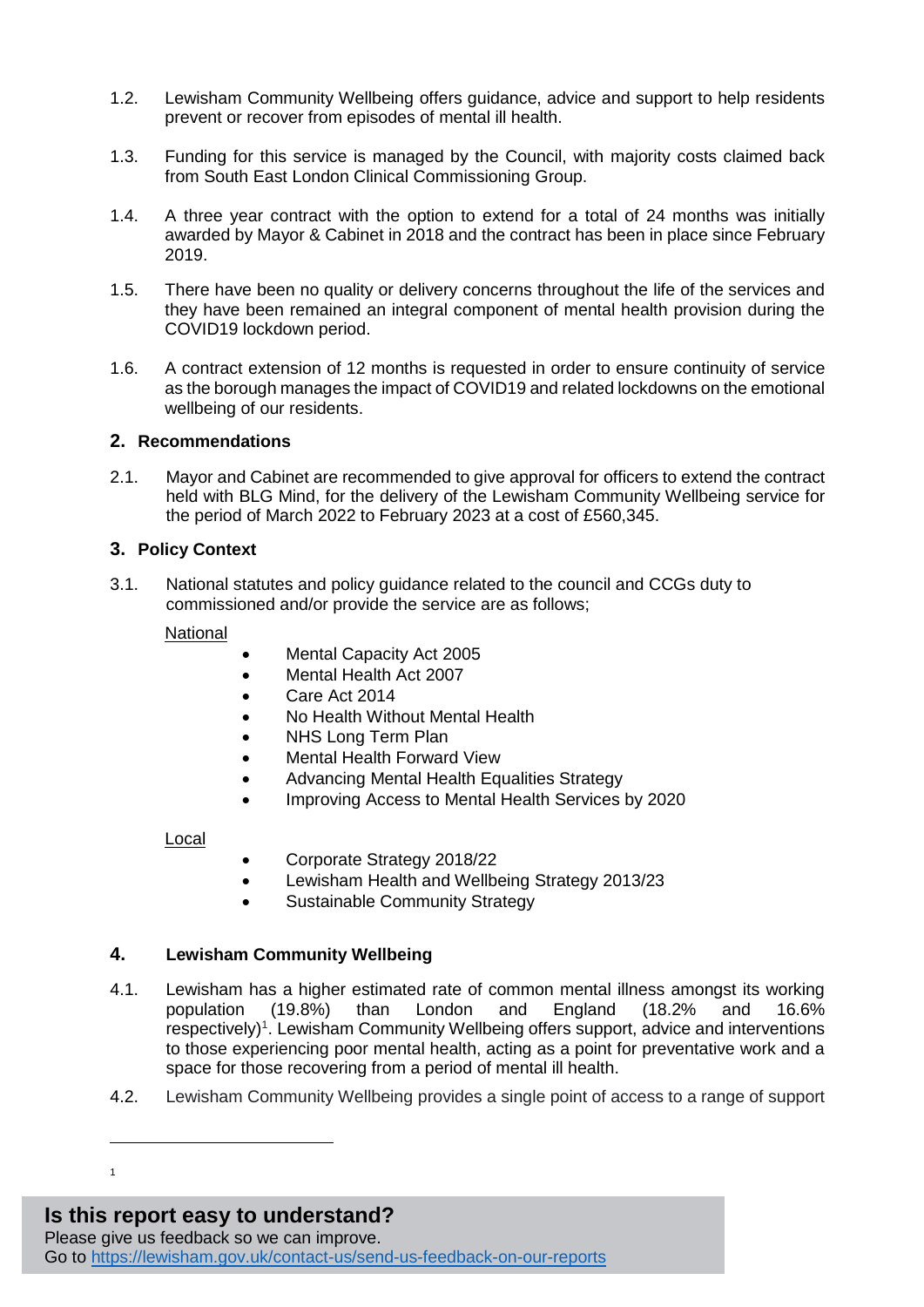available across Lewisham, including:

- One to one support, information and advice regarding mental health and local services;
- Workshops and courses to support those experiencing mental ill health to explore their experiences and learn more about their condition(s);
- Peer support groups run by people with their own experiences of mental health difficulties and recovery; and
- Culturally specific wellbeing support for our BAME residents.
- 4.3. Lewisham Community Wellbeing have also delivered the borough's Service User Engagement Forum, bringing together members of our community to discuss service development and improvements in the borough. The group have recently provided feedback related to Lewisham's Autism Strategy, Crisis Cafes and Carers Support.
- 4.4. Following a significant dip in referrals during the start of the COVID19 lockdown, numbers are now exceeding pre-Covid levels (Chart 2).



Chart 2: Lewisham Community Wellbeing Referrals

### **5. Contract extension**

5.1. The total cost of the 2022/23 extension would be £560,345. A breakdown of this cost is provided in the table below:

| <b>Service</b>                            | <b>Contributor</b>                      | <b>Contribution</b> | 2022/23 Extension<br>Cost |
|-------------------------------------------|-----------------------------------------|---------------------|---------------------------|
| Lewisham<br><b>Community</b><br>Wellbeing | Lewisham Borough<br>£190,517<br>Council |                     | £560,345                  |
|                                           | South East London<br>CCG                | £369,828            |                           |

- 5.2. A three year contract with the option to extend for a total of 24 months was initially awarded by Mayor & Cabinet in 2018 and the contract has been in place since February 2019. The initial 3 years expires in February 2022 and this report is recommending we extend for a further period in line with the initial contract award.
- 5.3. Growing numbers of referrals highlight the continued need the service and heightened

## **Is this report easy to understand?**

Please give us feedback so we can improve. Go to<https://lewisham.gov.uk/contact-us/send-us-feedback-on-our-reports>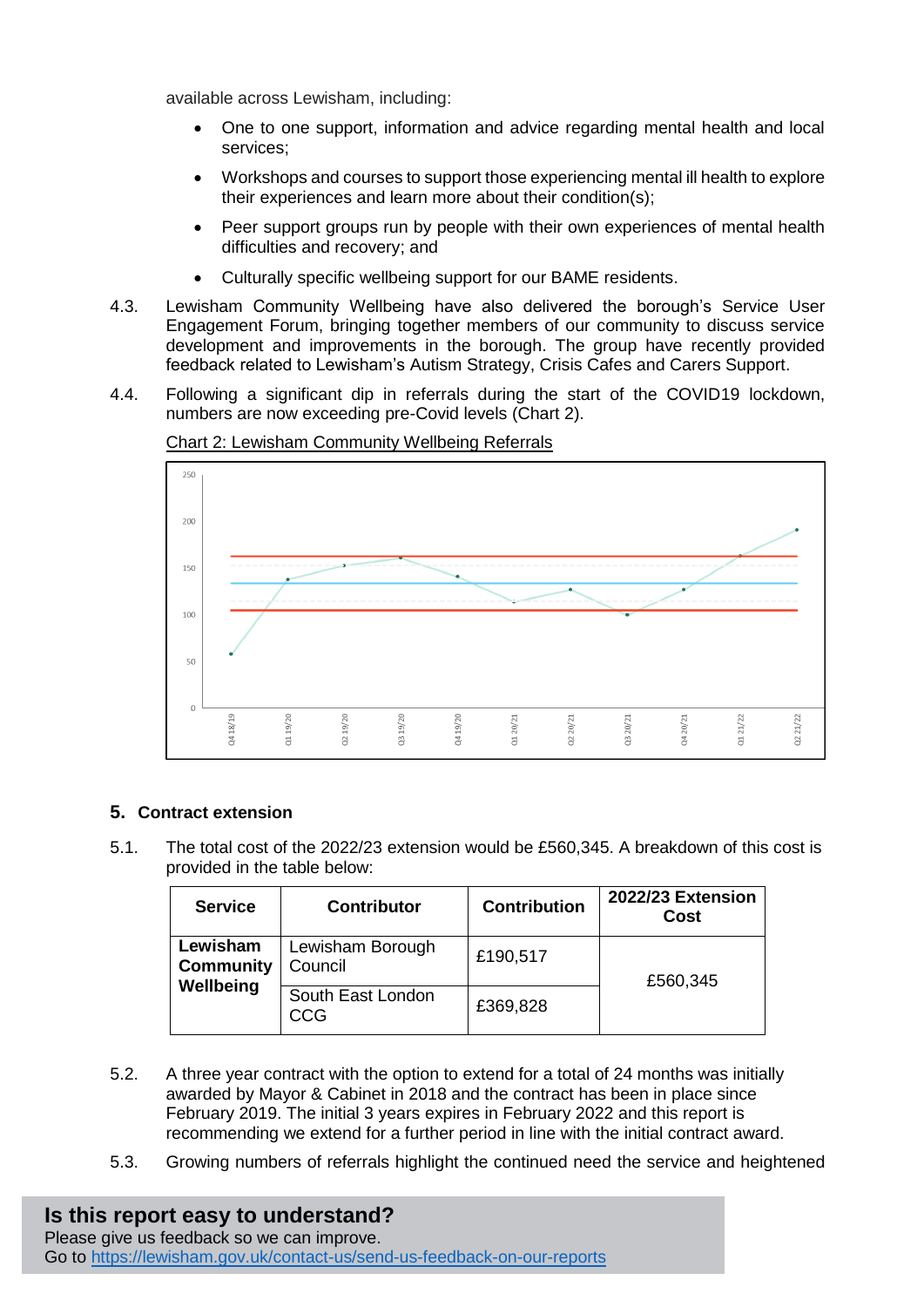acuity due to COVID19 requires continuity of service that would not be achieved if the contract were to be recommissioned at this time

- 5.4. Commissioners have met with the provider quarterly throughout the life of the contract and have a good working relationship with service managers, enabling effective flex during these uncertain times. There are no delivery, performance or quality concerns with the provider and service user feedback related to experience has been positive throughout.
- 5.5. Officers therefore recommend that Mayor & Cabinet agrees to extend the current contract for a further 12 months to ensure service continuity during the COVID19 recovery period.

#### **6. Financial implications**

- 6.1. The extension of the current Community Mental Health Service contract will continue to be jointly funded by LBL and SELCCG.
- 6.2. Under the S256 agreement LBL's contribution towards the overall cost of £560,345 for one year April22-March23 will be £190,517 and is within budget.
- 6.3. The remaining spend (£369,828) will be claimed back by LBL from SEL CCG.

### **7. Legal Implications**

- 7.1. The Council's Constitution contains requirements about how to procure and manage contracts. These are in the Contract Procedure Rules (Constitution Part IV), some of which are requirements based on the procurement Regulations (Public Contracts Regulations 2015) with which the Council must comply. Those requirements were complied with when the contract was awarded.
- 7.2. The current contract was procured on the basis of a 3 year contract with the option to extend for 2 years. The recommendation in the report is to extend the contract with the extension period. This is a 'Permitted Extension' under the Contract Procedure Rules, being one which was clearly provided for in the original procurement and contract documents (as set out in Rule 17 of the Contracts Procedure Rules, and Regulation 72 of the Procurement Regulations 2015).
- 7.3. The report sets out the reasons why this extension is proposed. It notes that the performance of the incumbent provider is satisfactory.
- 7.4. The extension of this contract is not a Key Decision under the Constitution because the approval to award the contract on the basis of the extension was approved at the point the contract was awarded. However, where the value of an extension to a services contract is more than £500,000, the decision on the extension is reserved to Mayor and Cabinet.
- 7.5. The Equality Act 2012 (the Act) places on the Council a public sector equality duty (the equality duty or the duty). It covers the following nine protected characteristics: age, disability, gender reassignment, marriage and civil partnership, pregnancy and maternity, race, religion or belief, sex and sexual orientation.
- 7.6. In summary, the Council must, in the exercise of its functions, have due regard to the need to eliminate unlawful discrimination, harassment and victimisation and other conduct prohibited by the Act; advance equality of opportunity between people who share a protected characteristic and those who do not; and foster good relations between people who share a protected characteristic and those who do not.
- 7.7. The duty is a "have regard duty", and the weight to be attached to it is a matter for the decision maker, bearing in mind the issues of relevance and proportionality. It is not an absolute requirement to eliminate unlawful discrimination, advance equality of opportunity or foster good relations.

## **Is this report easy to understand?**

Please give us feedback so we can improve. Go to<https://lewisham.gov.uk/contact-us/send-us-feedback-on-our-reports>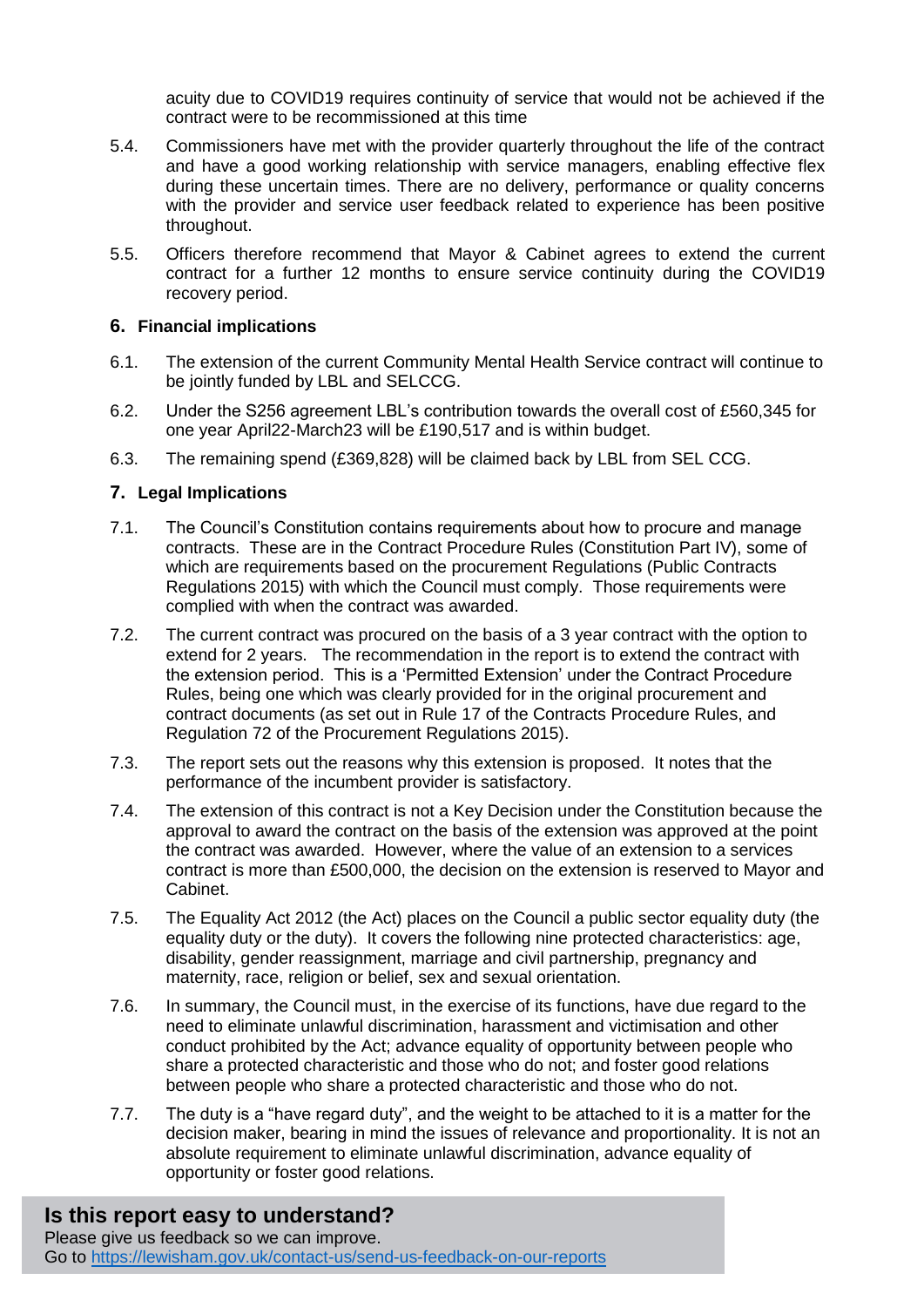- 7.8. The Equality and Human Rights Commission has issued Technical Guidance on the Public Sector Equality Duty and statutory guidance entitled "Equality Act 2010 Services, Public Functions & Associations Statutory Code of Practice". The Council must have regard to the statutory code in so far as it relates to the duty and attention is drawn to Chapter 11 which deals particularly with the equality duty. The Technical Guidance also covers what public authorities should do to meet the duty. This includes steps that are legally required, as well as recommended actions. The guidance does not have statutory force but nonetheless regard should be had to it, as failure to do so without compelling reason would be of evidential value. The statutory code and the technical guidance can be found at: [http://www.equalityhumanrights.com/legal-and](http://www.equalityhumanrights.com/legal-and-policy/equality-act/equality-act-codes-of-practice-and-technical-guidance/)[policy/equality-act/equality-act-codes-of-practice-and-technical-guidance/.](http://www.equalityhumanrights.com/legal-and-policy/equality-act/equality-act-codes-of-practice-and-technical-guidance/)
- 7.9. The Equality and Human Rights Commission (EHRC) has issued guides for public authorities in England giving advice on the equality duty. The 'Essential' guide provides an overview of the equality duty requirements including the general equality duty, the specific duties and who they apply to. It covers what public authorities should do to meet the duty including steps that are legally required, as well as recommended actions. The other four documents provide more detailed guidance on key areas and advice on good practice.

## **8. Climate change and environmental implications**

- 8.1. The Council has made a commitment to making the borough carbon neutral by 2030.
- 8.2. The contracts set out in this report will not have any negative impact on the rate of energy consumption or increase of carbon admissions.
- 8.3. Buildings are maintained by various landlords and RSL's and the energey eficiency of services including numbers of transitions to SMART meters etc will be discussed in contract monitoring meetings and assessed during Quality Assurance visits.
- 8.4. Recycling should be proactively promoted within the contracts and will be monitored during scheme visits and will be dicussed with residents.

#### **9. Crime and disorder implications**

9.1. There are no crime or disorder implications.

### **10.Health and wellbeing implications**

- 10.1. The services in this report will have a positive impact on health, mental health, and wellbeing by providing shelter, housing and support to rough sleepers in the borough.
- 10.2. The services in this report will have a positive impact on social, economic and environmental living conditions that indirectly affect health by providing good quality accommodation with support to address health issues early on and to ensure wrap around services are in place.

### **11.Social Value implications**

- 11.1. BLG Mind is an organisation delivering support to vulnerable residents in the borough independently of local authority funding, promoting a range of social value in the borough.
- 11.2. The council is an officially accredited London Living Wage (LLW) Employer and is committed to ensuring that, where appropriate, contractors and subcontractors engaged by the council to provide works or services within Lewisham pay their staff at a minimum rate equivalent to the LLW rate. Successful contractors will be expected to

## **Is this report easy to understand?**

Please give us feedback so we can improve. Go to<https://lewisham.gov.uk/contact-us/send-us-feedback-on-our-reports>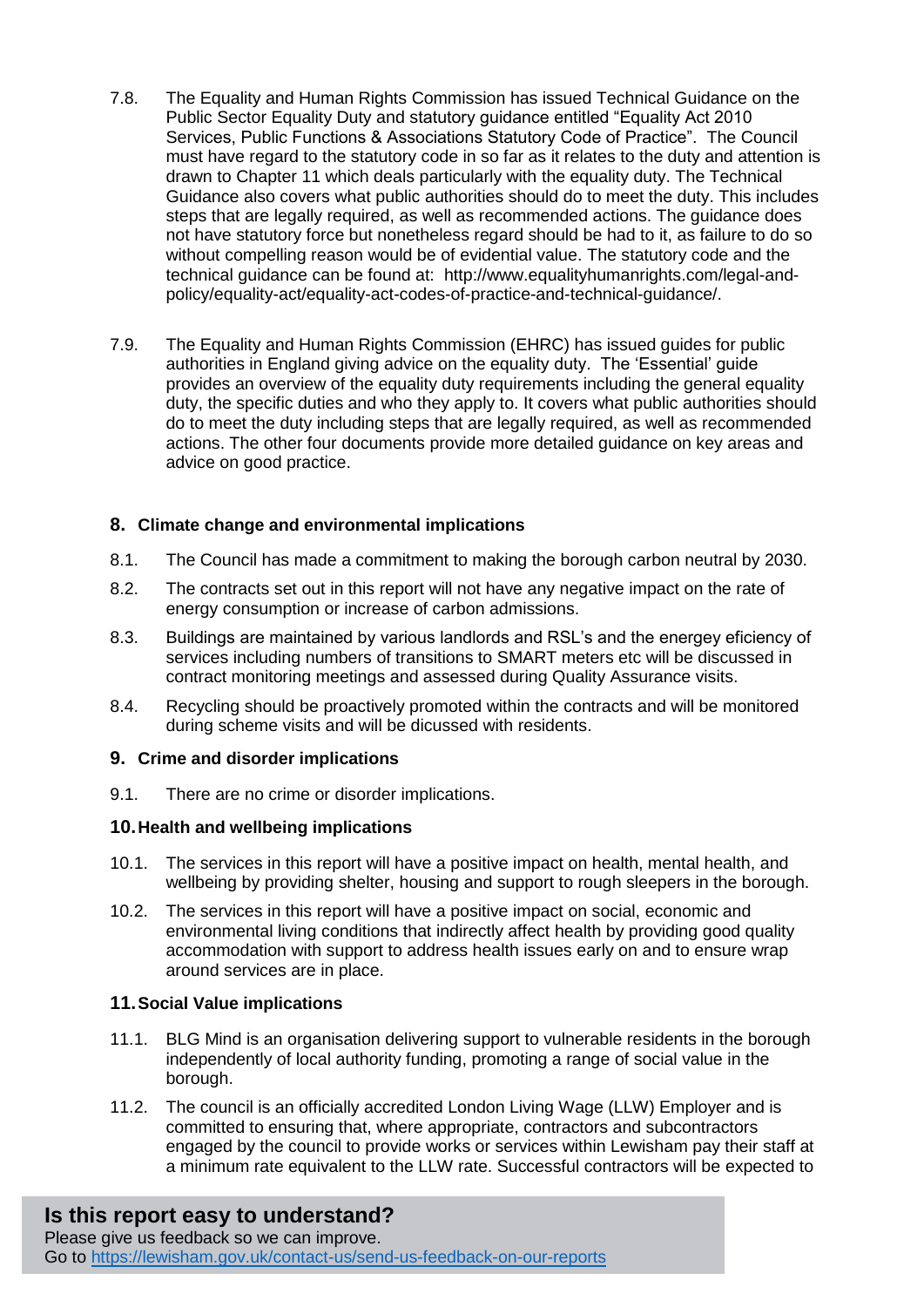meet LLW requirements and contract conditions requiring the payment of LLW will be included in the service specofocatoin and contract documents

11.3. The incorporation of Social Value into Lewisham contracts will significantly help the Council to deliver on its strategic corporate and Mayoral priorities and deliver added value for the borough as a whole.

#### **Background papers**

n/a

#### **12.Glossary**

| In-house                     | Services delivered by the Council instead of commissioning<br>third parties.                                                                                                                                                                |
|------------------------------|---------------------------------------------------------------------------------------------------------------------------------------------------------------------------------------------------------------------------------------------|
| Innovative                   | New; pioneering. Delivering services in ways which use<br>imagination and new ideas about delivering services.<br>Innovation is at the core of the Council's aspiration to deliver<br>better services to local communities                  |
| In-Source                    | The process from delivering a service by a third party to<br>delivering a service by the Council.                                                                                                                                           |
| Integrated Care System (ICS) | Joined up, coordinated health and social care that is planned<br>and organised around the needs and preferences of the<br>individual, their carer and family. This may also involve<br>integration with other services for example housing. |

#### **Is this report easy to understand?** Please give us feedback so we can improve. Go to<https://lewisham.gov.uk/contact-us/send-us-feedback-on-our-reports>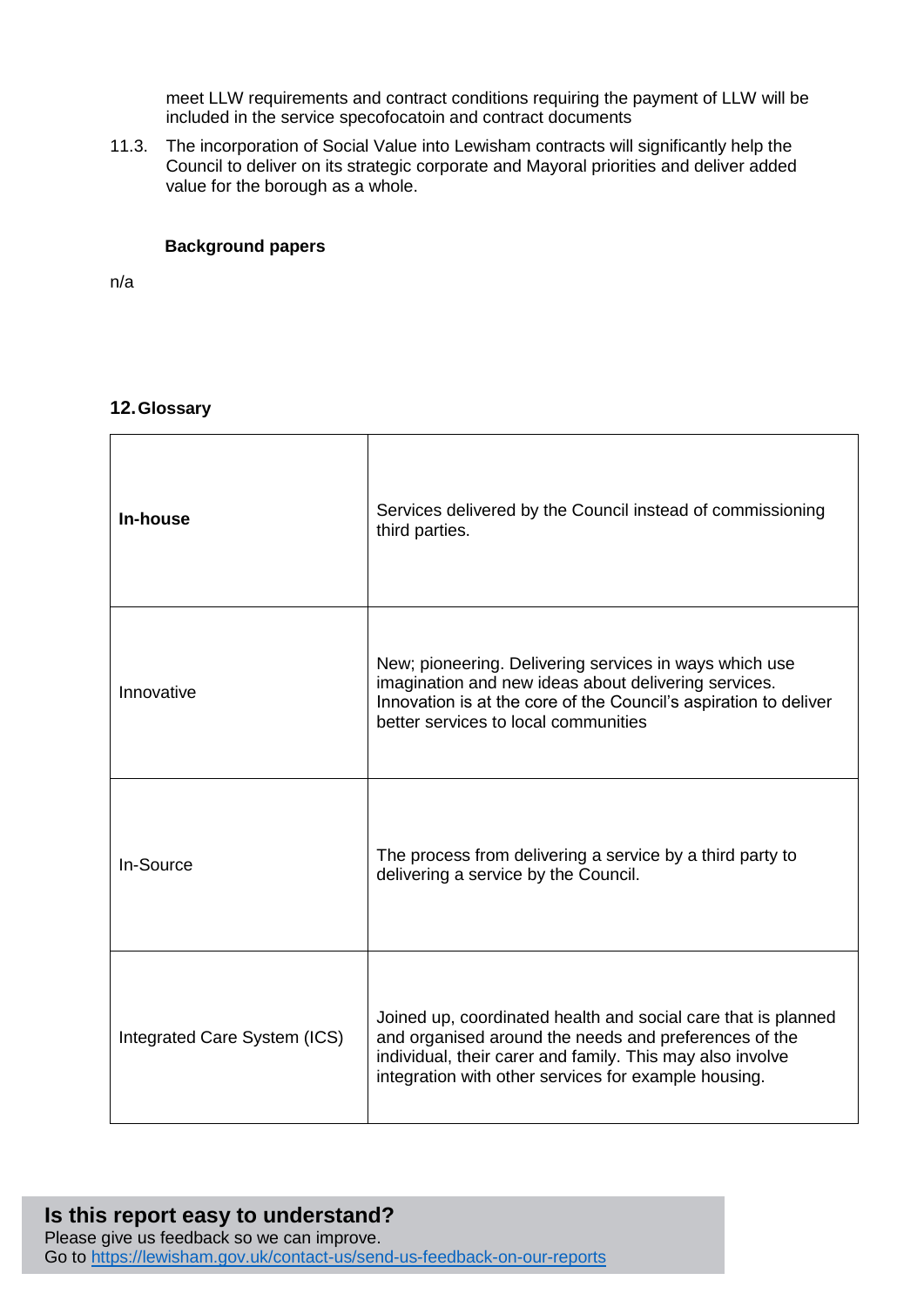| <b>Integrated Community Based</b><br>Care   | Coordination of care services for defined groups of people,<br>e.g. older people, people with learning disabilities, etc. (King's<br>Fund)                                                                                                                                                                                                                   |
|---------------------------------------------|--------------------------------------------------------------------------------------------------------------------------------------------------------------------------------------------------------------------------------------------------------------------------------------------------------------------------------------------------------------|
| Lay Visitors                                | Citizens taking part in the contract monitoring process with an<br>aim to give an independent perspective of how services are<br>run. They are usually volunteers with an interest in local<br>services and communities. Their views are valued and<br>included in the monitoring reports produced by Council officers                                       |
| <b>Lead Providers</b>                       | Three homecare providers who were awarded contracts by<br>the Council in 2016 to provide all homecare services in the<br>borough. They are each allocated a geographical area within<br>which they have the sole responsibility to provide home care.                                                                                                        |
| Lewisham Health and Care<br><b>Partners</b> | Lewisham Health and Care Partners is a partnership of the<br>main health and care commissioners and providers in<br>Lewisham. The partners include NHS Lewisham<br>Commissioning Group, Lewisham Council, One Health<br>Lewisham Ltd GP Federation, South London and Maudsley<br>NHS Foundation Trust and Lewisham and Greenwich NHS<br>Trust (Lewisham CCG) |
| <b>Market Shaping</b>                       | Working together with other partners to encourage services to<br>meet local need and ensuring there is enough supply of<br>different types of services.                                                                                                                                                                                                      |
| <b>Market Sustainability</b>                | Ensuring a robust and a varied local market of providers by<br>awarding financially viable contract to a range of providers;<br>avoiding to rely on a small number of providers who may be<br>too 'big to fail'.                                                                                                                                             |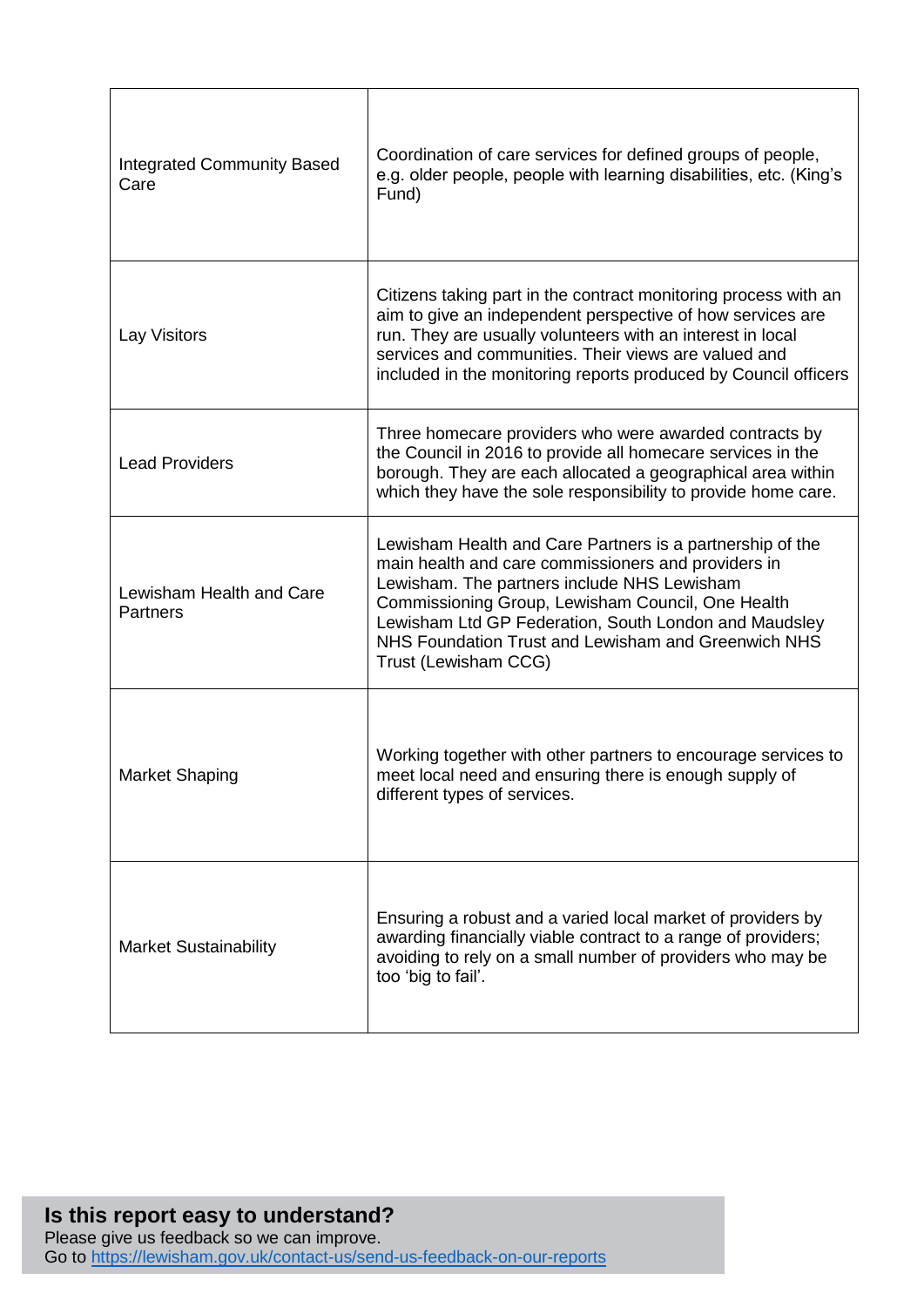| Multi-Disciplinary Team (MDT)                    | A Multidisciplinary Team is a group of professionals from one<br>or more clinical disciplines who together make decisions<br>regarding recommended treatment of individual<br>patients/service users. MDTs may include social care<br>professionals and independent providers.                                                                                                                                                                                                                                                                                                                                                                                   |
|--------------------------------------------------|------------------------------------------------------------------------------------------------------------------------------------------------------------------------------------------------------------------------------------------------------------------------------------------------------------------------------------------------------------------------------------------------------------------------------------------------------------------------------------------------------------------------------------------------------------------------------------------------------------------------------------------------------------------|
| <b>NHS Fully Funded Continuing</b><br>Healthcare | Ongoing care outside hospital for someone who is ill or<br>disabled, health care arranged and funded by the NHS. This<br>type of care can be provided anywhere, and can include the<br>full cost of a place in a nursing home. It is provided when your<br>need for day to day support is mostly due to your need for<br>health care, rather than social care. The Government has<br>issued guidance to the NHS on how people should be<br>assessed for continuing health care, and who is entitled to<br>receive it.                                                                                                                                            |
| <b>Options Appraisal</b>                         | The options appraisal allows a number of different delivery<br>model options to be explored and evaluated against a set of<br>agreed criteria, leading to the selection of the preferred option.<br>This stage can commence once the function of the service has<br>been clearly defined. (www.gov.uk)                                                                                                                                                                                                                                                                                                                                                           |
| <b>Outcome Focussed Care</b>                     | In social care, an 'outcome' refers to an aim or objective you<br>would like to achieve or need to happen – for example,<br>continuing to live in your own home, or being able to go out<br>and about. You should be able to say which outcomes are the<br>most important to you, and receive support to achieve them.                                                                                                                                                                                                                                                                                                                                           |
| <b>Personal Budgets</b>                          | Money that is allocated to you by your local council to pay for<br>care or budget support to meet your assessed needs. The<br>money comes solely from adult social care. You can take your<br>personal budget as a direct payment, or choose to leave the<br>council to arrange services (sometimes known as a managed<br>$budget) - or a combination of the two.$<br>An alternative is an individual service fund, which is a personal<br>budget that a care provider manages on your behalf. A<br>personal health budget may also be available: it is a plan for<br>your health care that you develop and control, knowing how<br>much NHS money is available. |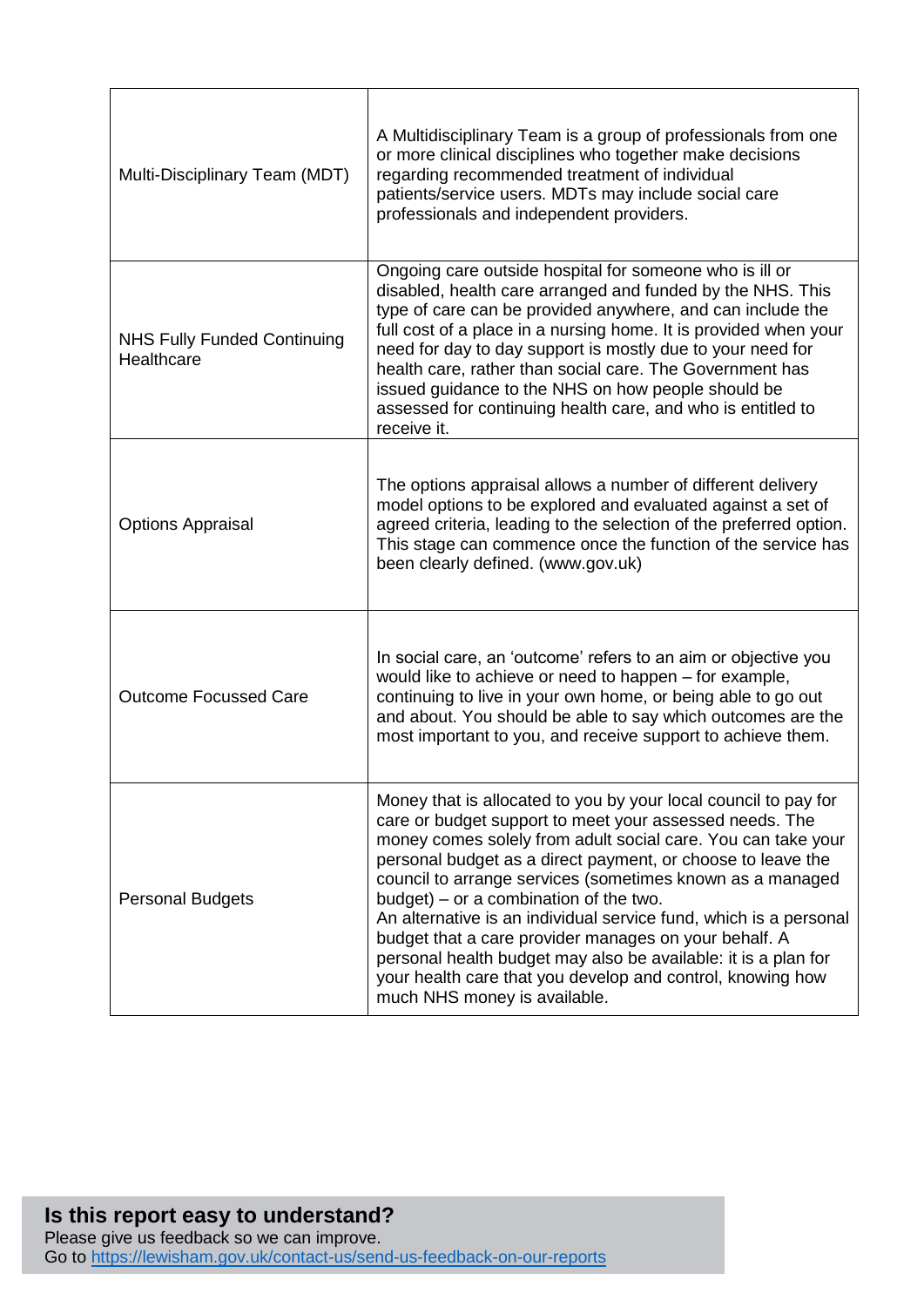| Personalisation              | The principle behind the current transformation of adult social<br>care services, and also related to health services.<br>Personalisation refers to the process of providing<br>personalised, flexible care that is intended to promote the<br>independence of those who need care.                                                                                                                                                                                                                                                                                               |
|------------------------------|-----------------------------------------------------------------------------------------------------------------------------------------------------------------------------------------------------------------------------------------------------------------------------------------------------------------------------------------------------------------------------------------------------------------------------------------------------------------------------------------------------------------------------------------------------------------------------------|
| <b>Primary Care Networks</b> | From 1 July 2019, all patients in England will be covered by a<br>primary care network. They aim to integrate primary care with<br>secondary and community services, and bridge a gap<br>between general practice and other types of healthcare<br>services. Primary Care is health care services provided in the<br>community as the first point of contact, e.g. a GP or an advice<br>clinic (includes GPs, community pharmacists, dental,<br>optometry (eye health).                                                                                                           |
| Procurement                  | The process of buying or purchasing goods or services.                                                                                                                                                                                                                                                                                                                                                                                                                                                                                                                            |
| <b>Public Health</b>         | "Public health is generally thought of as being concerned with<br>the health of the entire population, rather than the health of<br>individuals – and therefore requiring a collective effort – and<br>as being about prevention rather than cure. The three areas of<br>public health are: health improvement; health protection; and<br>health services.<br>Under the Health and Social Care Act, responsibility for public<br>health is to be taken over from the NHS by local government.<br>A national public health service, Public Health England will<br>also be created. |
| Social Prescribing           | Connecting people to community groups and services, for<br>example, a local arts and crafts group. Primary purpose of<br>social prescribing is to combat social isolation and to help<br>people take part in meaningful activities.                                                                                                                                                                                                                                                                                                                                               |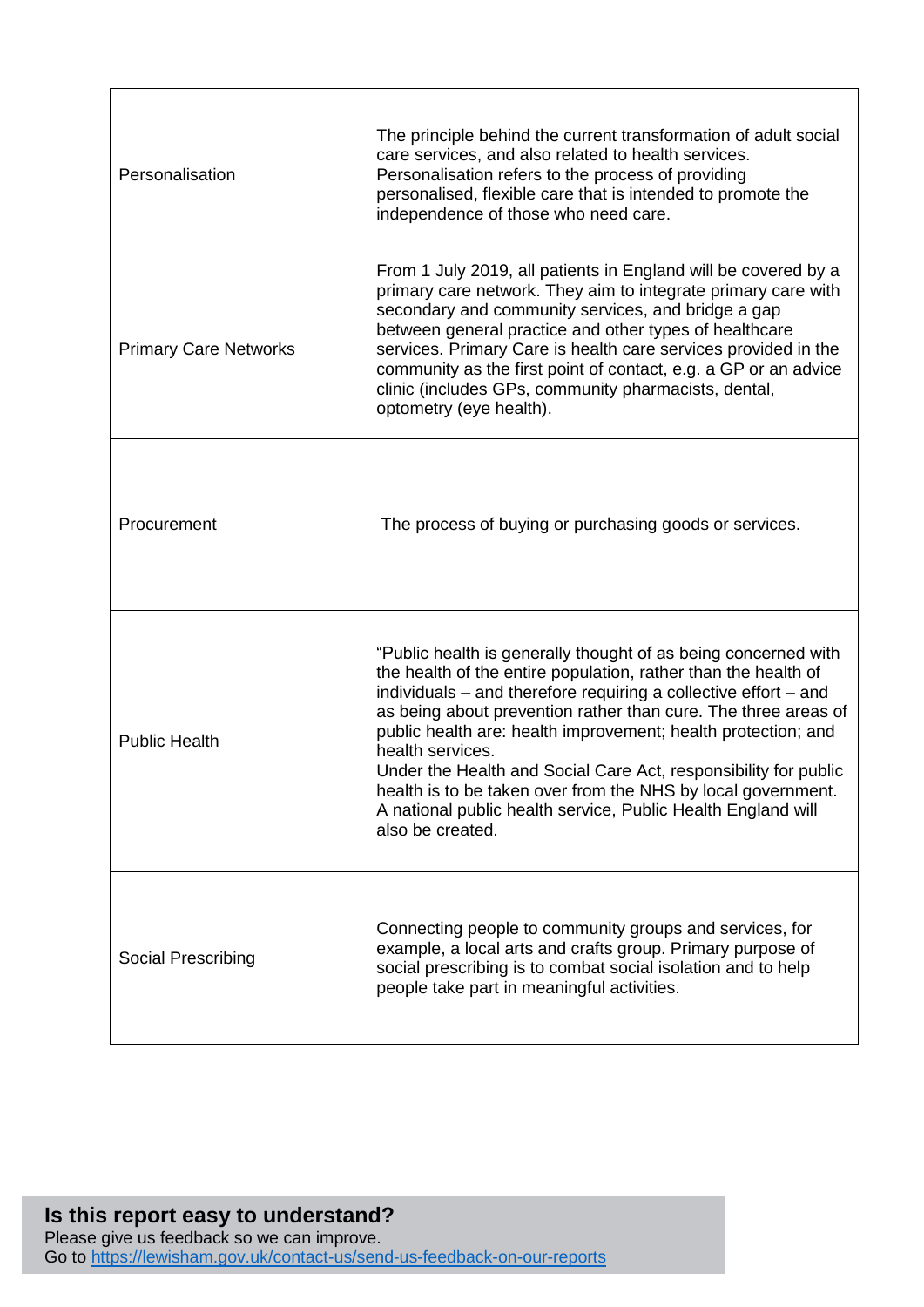| Stakeholder                                                 | A person with an interest or concern in something, community<br>services in this case.                                                                                                                                                                                                                                       |
|-------------------------------------------------------------|------------------------------------------------------------------------------------------------------------------------------------------------------------------------------------------------------------------------------------------------------------------------------------------------------------------------------|
| <b>Sustainable Community</b><br>Strategy                    | The role of the sustainable community strategy is to set out<br>the strategic vision for a place. It provides a vehicle for<br>considering and deciding how to address difficult cross-cutting<br>issues such as the economic future of an area, social<br>exclusion and climate change. (www.local.gov.uk)                  |
| <b>Sustainable Provider Operating</b><br>Costs Tool (SPOCT) | A costing mechanism developed by ADASS, which aims to<br>help commissioners and providers decide on rates that are<br>sustainable and effective                                                                                                                                                                              |
| The Care Act                                                | A law passed in Parliament in 2012, bringing together various<br>pieces of legislation and setting out new duties and<br>expectations from local authorities                                                                                                                                                                 |
| Time and Task                                               | Care activity delivered at a specific time                                                                                                                                                                                                                                                                                   |
| <b>Tissue Viability</b>                                     | Tissue viability is a relatively new discipline, which started in<br>the 1980s and has been defined as a growing speciality that<br>primarily considers all aspects of skin and soft tissue wounds,<br>including acute surgical wounds, pressure ulcers and all forms<br>of leg ulceration (Tissue Viability Society, 2014). |

### **Is this report easy to understand?** Please give us feedback so we can improve. Go to<https://lewisham.gov.uk/contact-us/send-us-feedback-on-our-reports>